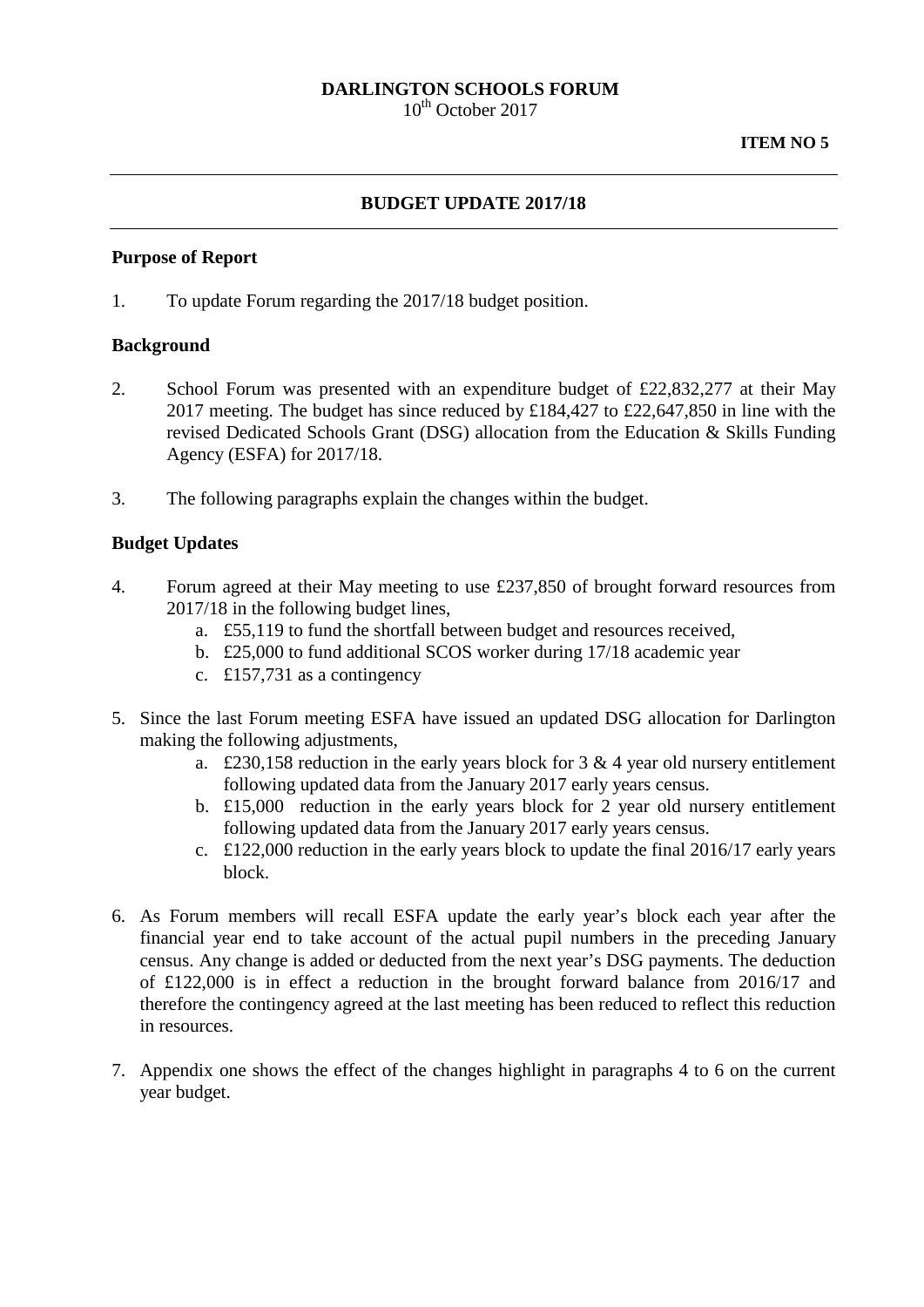## **Budget Position**

- 8. As Forum members will recall from their May meeting the budget position at the end of 2016/17 was an overall underspend, however within that figure the high needs elements of the budget had overspent by a combined amount of over £500,000. It was highlighted that high needs pressures would be expected to continue within 2017/18 and that a future review of all high needs expenditure/services was required to bring the budget back into line in future years.
- 9. Members will also recall that when setting the budget for 2017/18 there was a shortfall between the resources available and the proposed budget, whilst this has been bridged by brought forward underspend it was noted that the budget had not been updated to reflect all the ongoing pressures in high needs.
- 10. Appendix 1 shows the predicted year end position regarding the 2017/18 budget. The following paragraphs highlight the variances expected in this year.
- 11. As in previous years many of the budgets expenditure is based on the demand for places or top ups requirements each term. At the time of writing most payments made have only been for the summer term and final information is not available regarding the intake for the 2017/18 academic year, therefore many projections are based on limited pupil data and hence are subject to change dependent on pupil numbers in the autumn and spring terms.
- 12. School Transport. As members will recall this budget was set only for the summer term as the previous arrangement ceased as at the end of August 2017. Based on actual pupil numbers it is expected that this budget will underspend by £22,000.
- 13. Pupil Referral Unit top ups. This budget is projected to be overspent by £30,000 as a result of additional placements over the 40 budgeted places during the summer 2017 term. This projected overspend will increase further if more than 40 pupils are within the unit in the autumn and spring terms. This budget overspent in 2016/17 and was not increased for the current financial year.
- 14. Specialist Placements BHA top ups/Place funding. This budget is projected to be underspent by £114,000 based on current pupil numbers. As members will recall this budget was increased to provide for 280 places, however the current maximum occupancy is 268.
- 15. Specialist Placements Marchbank top ups. This budget is projected to be overspent by £24,000 based on current pupil numbers. As members will recall this budget was reduced in the 2017/18 budget setting to reflect a reduction in required places (mirroring the 2106/17 underspend), however more places have been needed currently than was estimated.
- 16. Resource Base top ups. These budgets combined are projected to underspend by £40,000 based on current placements. Again this will be subject to change dependent on actual children numbers.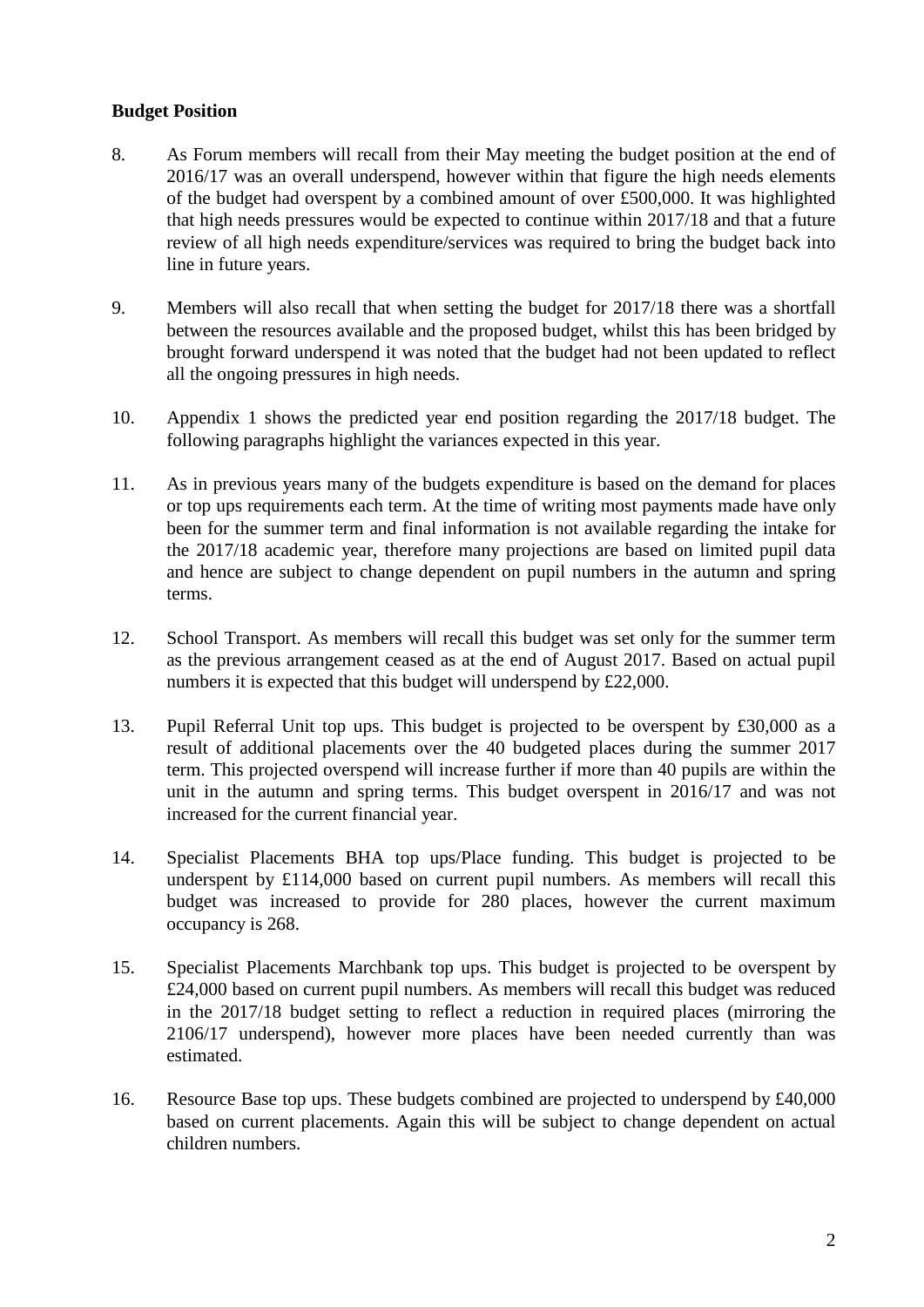- 17. Post 16 Placements top ups. This budget is projected to be overspent by £240,000 based on current data. The final position will be influenced by the number of children taking positions at post 16 providers last September. This budget overspent in 2016/17 and no additional resources were added for the current year. The budget is facing additional pressures as a number of children in expensive pre 16 places have now transferred to the post 16 budget.
- 18. SEN Out of Area Placements. This budget is projected to be overspent by £360,000 which is likely to increase as a number of children are to be placed out of area due to a lack of local places. This budget continues to be overspent as it was in 2016/17, no additional resources were added for 2017/18 to this budget.
- 19. Mainstream top ups. This budget line is expected to be overspent by £255,000, this results from additional assessed top up requirements in mainstream settings during the spring and summer 2017 terms over previous levels. As Forum members will recall it has been highlighted that there has been growing demand for tops ups in mainstream schools for a number of years, with an overspend of over £40,000 in 2016/17. As many of these children are in the early years of primary schooling it can mean that top ups are required for up to seven years which compounds the pressure each year. No additional resources were added into this budget for 2017/18.
- 20. High Needs Contingency. This budget is expected to be overspent by £208,000. When the high needs budget was set there was no spare resource hence many budgets were not increased and the initial overall budget was in an unbalanced position. As a result no funding was available for contingencies. The small current contingency budget was created after budget setting from carry forward. Spend on this budget line pulls together high needs spend that does not fit into any of the above lines. The current spend of £244,000 is expected to be close to the year end spend position, as most of the children funded in this budget line are now in placements in budget other lines.

# Early Years

- 21. SEN inclusion (EY). This budget is expected to be overspent by £66,000 based on the large demand for support during the summer term. As the 30 hour entitlement has just started it is unknown at this point what effect this will have on the inclusion budget, therefore this pressure will be subject to change dependent on how many families take up the increase entitlement.
- 22. Overall the early year's budget (shaded) have been combined to show a budget variance of nil. It is expected that from the payments made for 2 year old placements and 3 & 4 year old placements to date, that there will be underspend on the early years budgets that were set. This underspend will though be subject to change dependent on pupil numbers in the following terms and the take up of the new 30 hours entitlement (which is unknown until after the October census).
- 23. As Forum members will recall the vast majority of early years funding is placed into the various rates in the EY funding formula for 2017/18, therefore any underspend on the whole will only result from lower numbers of children. As in 2016/17 if the final census data (January 2018) shows a lower number of children in 2017/18 than was included within the EY DSG allocation, then ESFA will adjust the DSG allocation downwards in